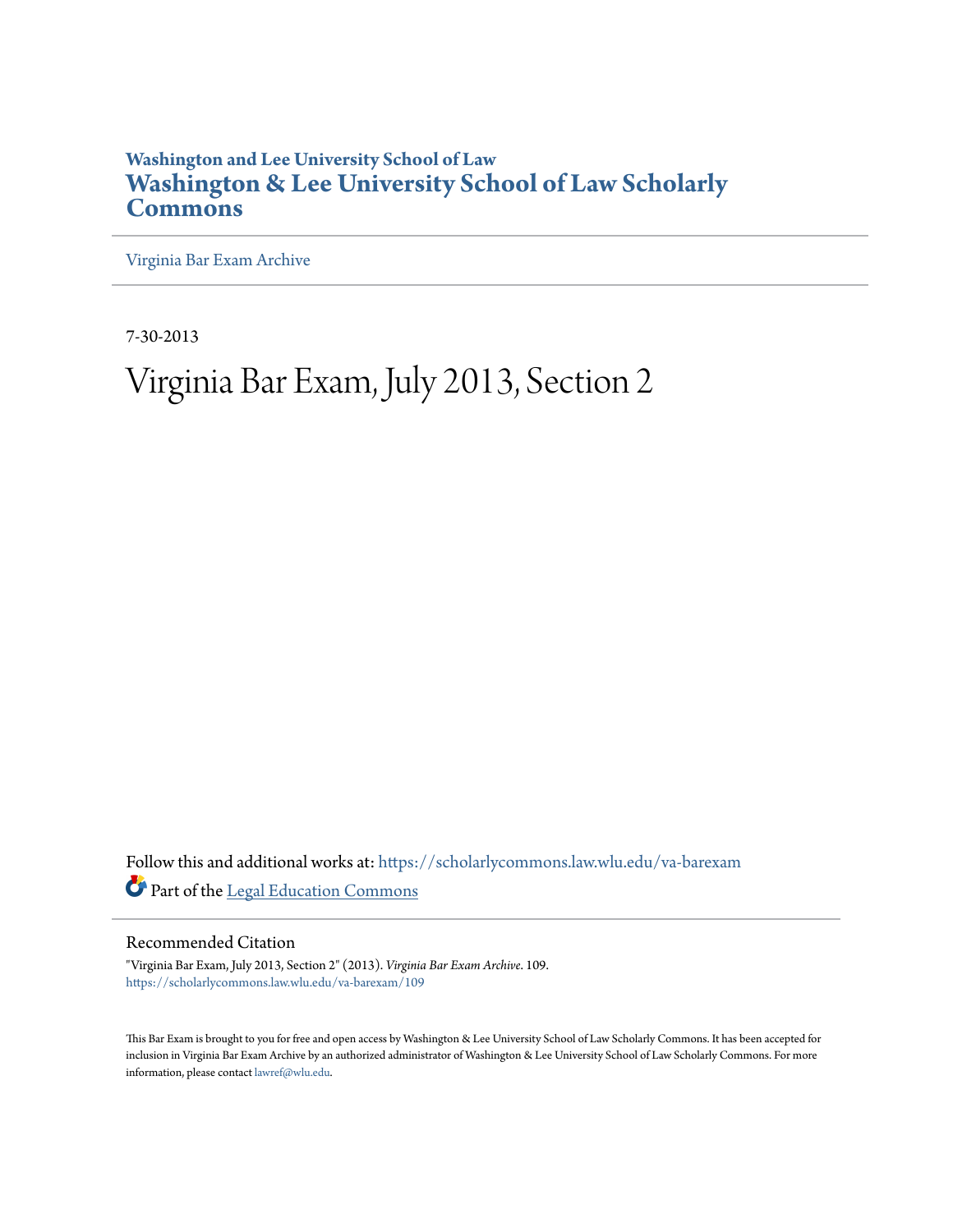### VIRGINIA BOARD OF BAR EXAMINERS Roanoke, Virginia – July 30, 2013

#### *GREEN BOOKLET - Write your answer to Question 6 in the GREEN Answer Booklet 6*

**6.** In 2010, Cammie and Jackson, married adults, purchased a new house located in a residential development in Fairfax County, Virginia. The vendor was Southern Homes, Inc., ("Southern"), a nationwide builder with its principal office in Jacksonville, Florida.

Southern's standard purchase contract, which was signed by the parties, stated that contractual matters would be governed by Virginia law. The only mention of the subject of warranties was a provision in all capital letters, printed in type two points larger than the remainder of the contract, that read in its entirety: "ALL WARRANTIES, EXPRESS OR IMPLIED, ARE SPECIFICALLY WAIVED." Other than the foregoing quoted provision, the contract was entirely in a uniform type-face. In addition, the purchase contract stated that, as to dispute resolution: "Any dispute between the parties arising in connection with this purchase contract, which is not otherwise resolved, shall be submitted to binding arbitration for decision, the venue for which shall be Reno, Nevada, and each party is to bear his own attorneys' fees, expenses of witnesses, and pay one-half the costs of arbitration and the fee of the arbitrator."

Within six months of the sale, Cammie and Jackson observed cracks in the basement walls and floors of their new house, which they believed to be evidence of structural defects in the house's foundation. Southern declined to take any remedial action.

Cammie and Jackson sued Southern in the Circuit Court of Fairfax County, claiming breach of contract, negligent design, and breach of the implied statutory warranty contained in Virginia Code § 55-70.1, which states in pertinent part:

In every contract for the sale of a new dwelling, the vendor, if he is in the business of building or selling such dwellings, shall be held to warrant to the vendee that, at the time of transfer of record title or the vendee's taking possession, whichever occurs first, the dwelling together with all its fixtures is sufficiently (i) free from structural defects, so as to pass without objection in the trade, (ii) constructed in a workmanlike manner, so as to pass without objection in the trade, and (iii) fit for habitation.

The above warranties implied in the contract for sale shall be held to survive the transfer of title. A contract for sale may waive, modify or exclude any or all express and implied warranties and sell a new home "as is" only if the words used to waive, modify or exclude such warranties are conspicuous, set forth on the face of such contract in capital letters which are at least two points larger than the other type in the contract and only if the words used to waive, modify or exclude the warranties state with specificity the warranty or warranties that are being waived, modified or excluded. If all warranties are waived or excluded, a contract must specifically set forth in capital letters, which are at least two points larger than the other type in the contract that the dwelling is being sold "as is."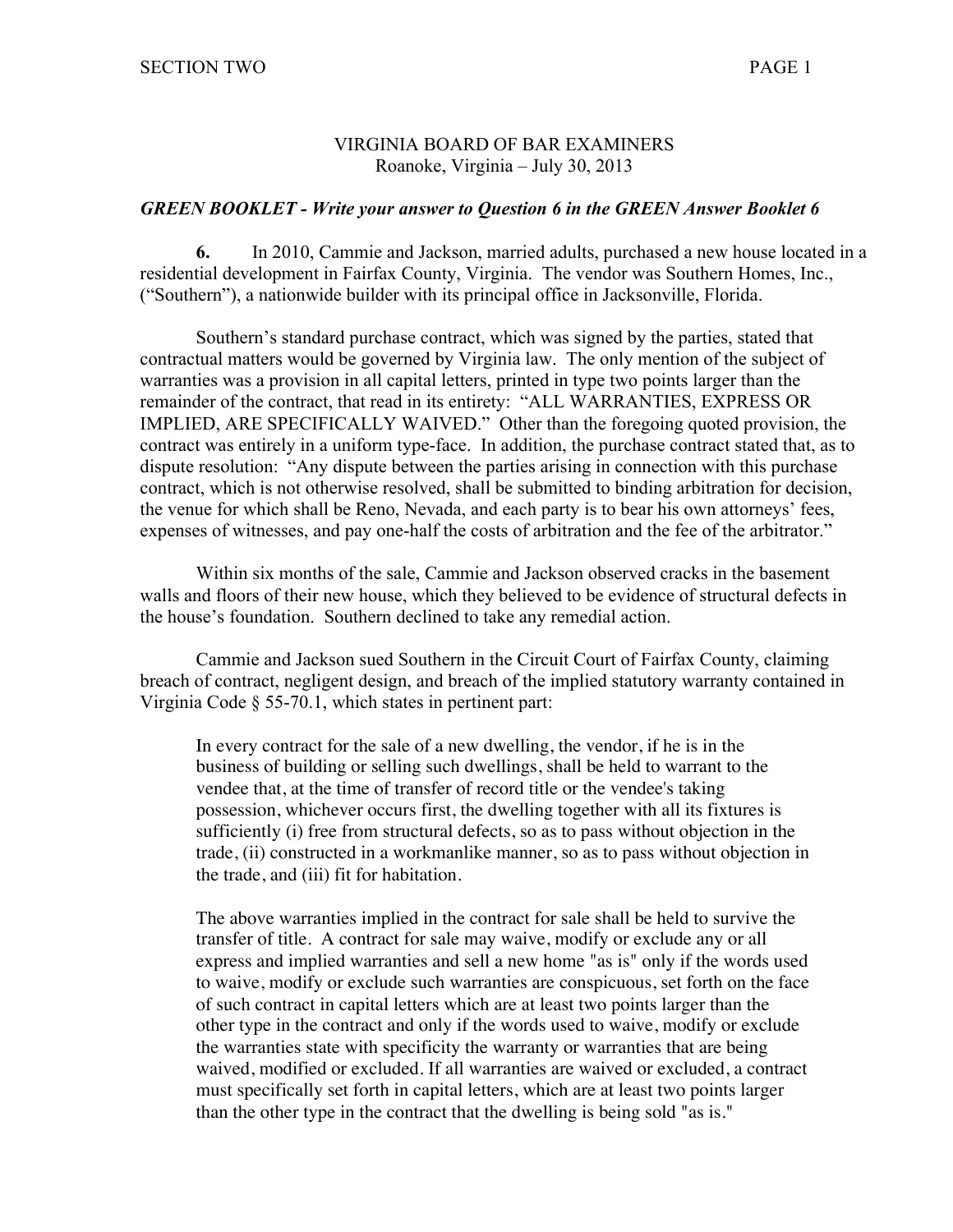Southern timely filed an answer, which included the affirmative defense that all warranties had been contractually waived. With its answer, Southern also served interrogatories and requests for production of documents on the plaintiffs. In the course of pretrial discovery, Southern's attorney deposed both Cammie and Jackson separately.

Cammie and Jackson also served Southern with interrogatories, one of which asked for information about changes Southern had made in 2011 to the design of its foundations. Southern objected to the interrogatory on the ground that such information was irrelevant to plaintiffs' claim based on a home constructed in 2010 and that measures taken in 2011 to correct prior defects are inadmissible to prove negligence as to any 2010 defects.

Southern filed a Plea in Bar on the basis of its affirmative defense that all warranties had been waived and a motion to compel arbitration based on the contractual dispute resolution provision. Cammie and Jackson filed a motion to compel an answer to their interrogatory regarding the foundation design change.

- **(a) How would the court be likely to rule on Southern's affirmative defense? Explain fully.**
- **(b) How would the court be likely to rule on Cammie and Jackson's motion to compel an answer to their interrogatory? Explain fully.**
- **(c) On what bases should Cammie and Jackson oppose Southern's motion to compel arbitration, and how would the court be likely to rule? Explain fully.**

**\* \* \* \* \***

### *PURPLE BOOKLET - Write your answer to Question 7 in the PURPLE Answer Booklet 7*

**7.** Coratech is a Virginia Corporation headquartered in Russell County, Virginia. Its sole business is the development and sale of proprietary computer software for use in business applications, primarily inventory control. Coratech's Board of Directors recently decided that it required larger quarters to accommodate its expanding business. The Board formed a Site Location Committee (the Committee) to find and recommend the purchase of a new location for its headquarters. It appointed three members of the Board to the Committee, naming Dana as its chair.

The Committee received and carefully studied several proposals from commercial real estate brokers, including one for the last available site in Redknap Business Park (the "Redknap site"). The Committee determined that the Redknap site was particularly attractive because of its high-tech campus-like setting. The Redknap site was priced at \$500,000. Dana intended at the next regularly scheduled meeting of the Committee to finalize a recommendation to the Board to purchase the Redknap site. Dana postponed the meeting for a month because its timing interfered with a long-planned golf vacation in Scotland.

Upon Dana's return, and before the meeting of the Committee, Dana received a proposal involving a parcel in Bell Industrial Park (the "Bell parcel"), available for \$350,000. Dana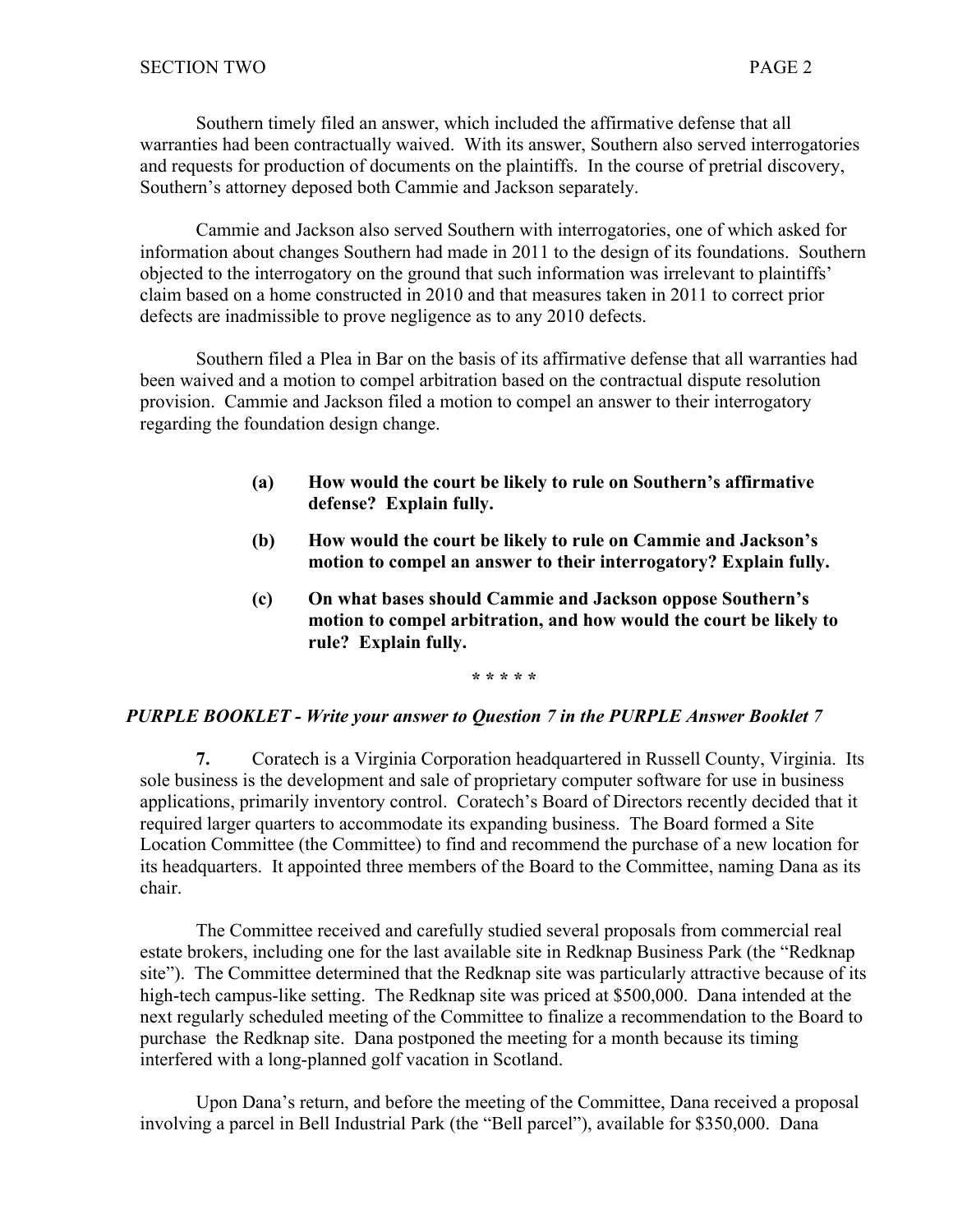believed that the Bell parcel was better suited for a warehouse facility than for an office-type facility that Coratech required.

The next day, at the Committee meeting, based on Dana's presentation, the Committee unanimously recommended to the Board that Coratech purchase the Redknap site for \$500,000. Dana did not mention the Bell parcel. The Board debated and adopted the Committee recommendation and submitted a full-price offer of \$500,000. The real estate broker representing the seller responded that, within the last week, his client had received an offer of \$900,000 for the Redknap site and was about to accept it. The Board, still believing that the Redknap site was well-suited for Coratech's needs, responded with an offer of \$1,000,000, which the owner of the Redknap site accepted.

Unbeknown to the Coratech Board, Dana purchased the Bell parcel for his own account and later sold it for \$700,000.

Upon learning of the foregoing, a Coratech shareholder brought a derivative lawsuit. The complaint alleges that:

(1) The Board of Directors collectively and Dana individually breached their duties to the corporation and are, therefore, liable to the corporation for the difference between the \$1,000,000 paid for the Redknap site and the \$500,000 for which it could have acquired it.

(2) Dana breached his duty to the corporation and is, therefore, liable for the amount by which he profited by the purchase and sale of the Bell parcel.

You may assume that the derivative suit satisfies all procedural prerequisites.

- **(a) With regard to the Redknap site transaction, what duties, if any, did the Board and Dana owe to the corporation; what defenses, if any, might they assert; and what is the likely outcome as to their liability? Explain fully.**
- **(b) With regard to the Bell parcel transaction, what duty, if any, did Dana owe the corporation, what defense might he assert, and what is the likely outcome? Explain fully.**

**\* \* \* \* \***

### *GOLD BOOKLET - Write your answer to Question 8 in the GOLD Answer Booklet 8*

**8.** On June 1, 2012, Chris Creditor ("Creditor") obtained a judgment against Dan Debtor ("Debtor") in the Circuit Court of Norfolk, Virginia in the amount of \$60,000 for work performed in remodeling Debtor's restaurant. Debtor, who was being hounded by several creditors, retained the law firm of Smith, Smith & Jones (the "Firm') on June 23, 2012, to defend him against the creditors.

Debtor gave the Smith firm a \$75,000 advance deposit, which was deposited into the Firm's client trust account under an agreement that stated, "This deposit will be applied toward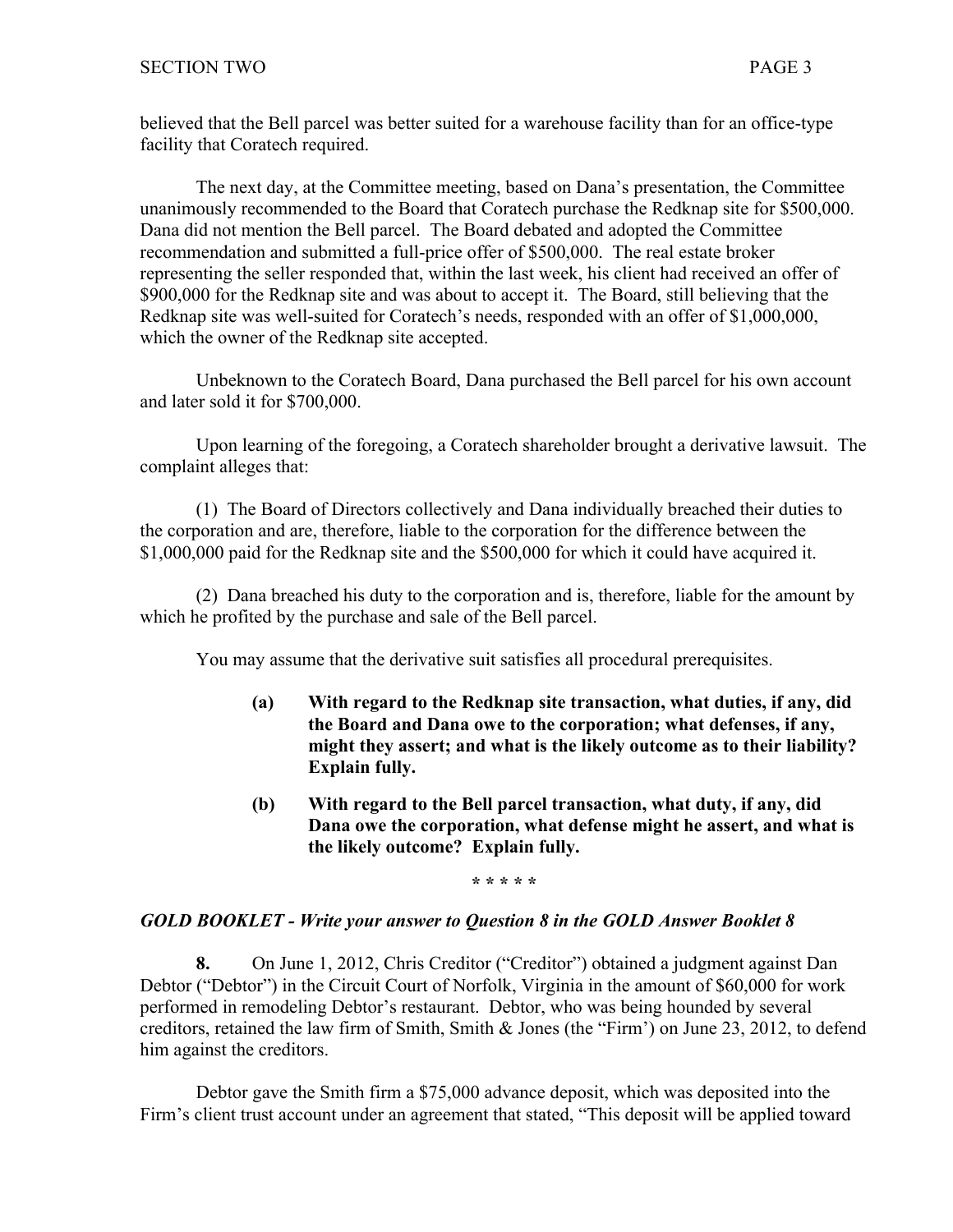legal services heretofore and hereafter rendered and disbursements for costs advanced by the Firm." The following events then occurred sequentially in 2012:

- On July 28, the Firm made its first disbursement from the trust account to itself for fees earned in the amount of \$17,000.
- On August 1, Creditor obtained from the Clerk of the Norfolk Circuit Court a writ of *fieri facias* against Debtor.
- On August 5, the writ was delivered to the Sheriff, and the Sheriff served upon the Firm a notice of the lien of *fieri facias*; the notice specified a lien "against all of Debtor's property in Firm's possession."
- On August 10, the Firm made a \$20,000 disbursement from the trust account to itself for fees earned
- On August 18, the Firm made another disbursement from the trust account to itself in the amount of \$10,000 for fees earned. This left a book balance of \$28,000 of Debtor's initial advance deposit in the trust account.
- On August 19, the Circuit Court issued a garnishment summons against the Firm; the summons was accompanied by a new writ of *fieri facias* and another notice of lien.
- On August 20, the Firm and Debtor were both served with the garnishment summons and accompanying documents.
- On August 30, the Firm discovered that as early as August 15 its recently hired bookkeeper had falsified the trust account books and embezzled funds from the trust account so that the actual amount of the balance attributable to Debtor's advance deposit was only \$3,000.
- On September 7, the return date of the garnishment summons, the Firm filed a motion to dismiss the garnishment and also delivered a check to the Court in the amount of \$3,000, the post-embezzlement balance of Debtor's initial advance.

The Firm's motion to dismiss was based on three grounds: (1) none of the \$75,000 advance deposit given to the Firm by Debtor was subject to the lien because it became the Firm's property upon receipt, subject only to a contractual obligation to refund to Debtor any balance remaining upon termination of the representation; (2) the lien was defective and unenforceable because the description specifying "all of Debtor's property in Firm's possession" was vague and uncertain; and (3) in any event, the most the Firm is required to return is \$3,000 left in the trust account attributable to Debtor's initial advance deposit on the date the Firm was served with the garnishment summons.

## **How should the Court rule on each ground of the Firm's motion to dismiss? Explain fully**.

\* \* \* \* \*